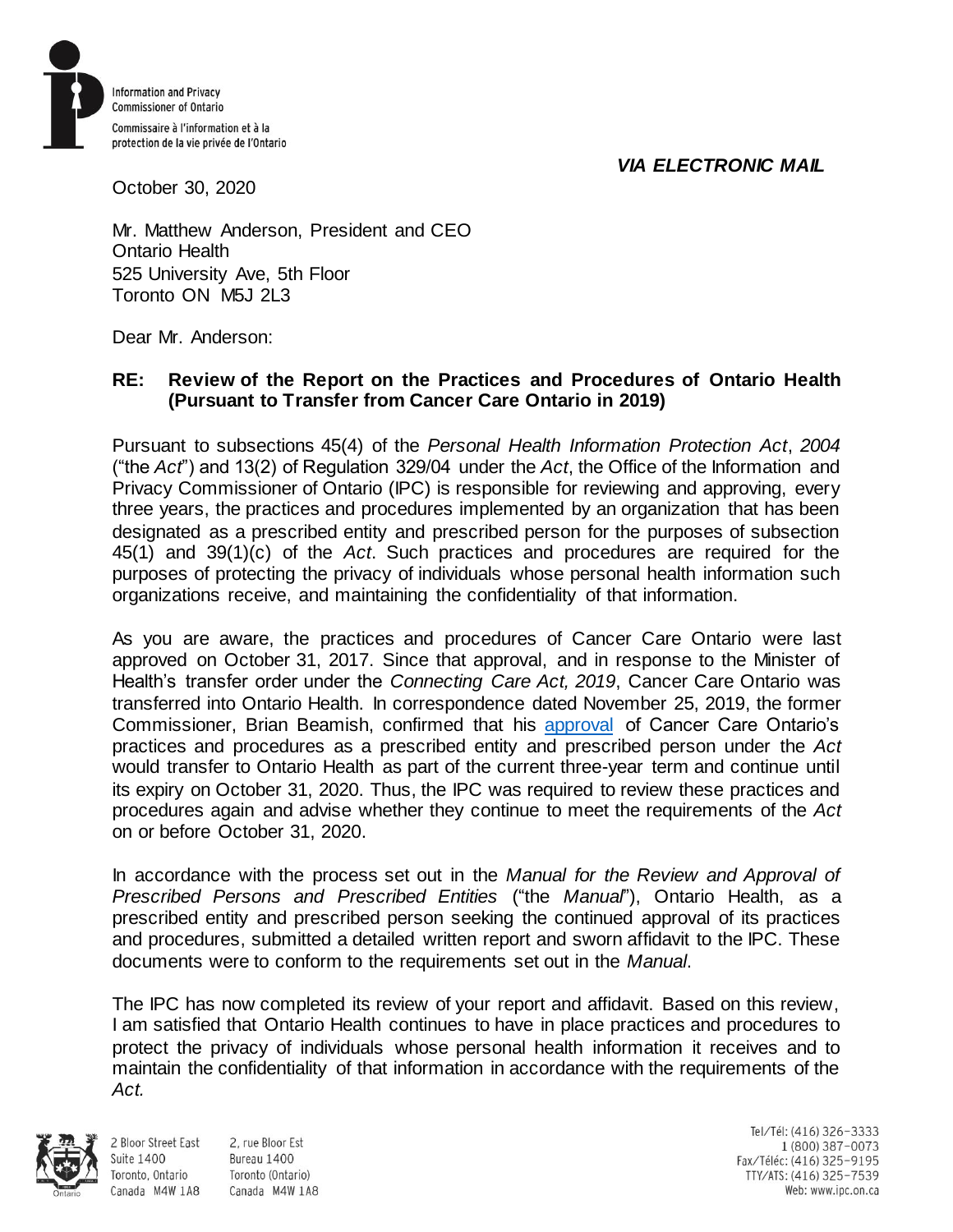Accordingly, effective October 31, 2020, I hereby advise that the practices and procedures of Ontario Health as a prescribed entity and prescribed person continue to be approved for a further three-year period.

Attached is an Appendix containing recommendations to enhance the practices and procedures of Ontario Health. My staff will continue to monitor Ontario Health's progress towards implementing these recommendations. Please be advised that these recommendations are to be addressed prior to the next cyclical review of the practices and procedures of Ontario Health, or sooner, if and as indicated in the attached Appendix.

I would like to extend my gratitude to you and your staff for your cooperation during the course of the review, including your diligence and timeliness in submitting the requested documentation, in responding to requests by my office for further information, and in making the amendments requested.

Yours sincerely,

Patricia Kosseim **Commissioner** 

cc: Ms. Ashley Dent, Acting General Counsel, Corporate Secretary and Interim Chief Privacy Officer, Ontario Health